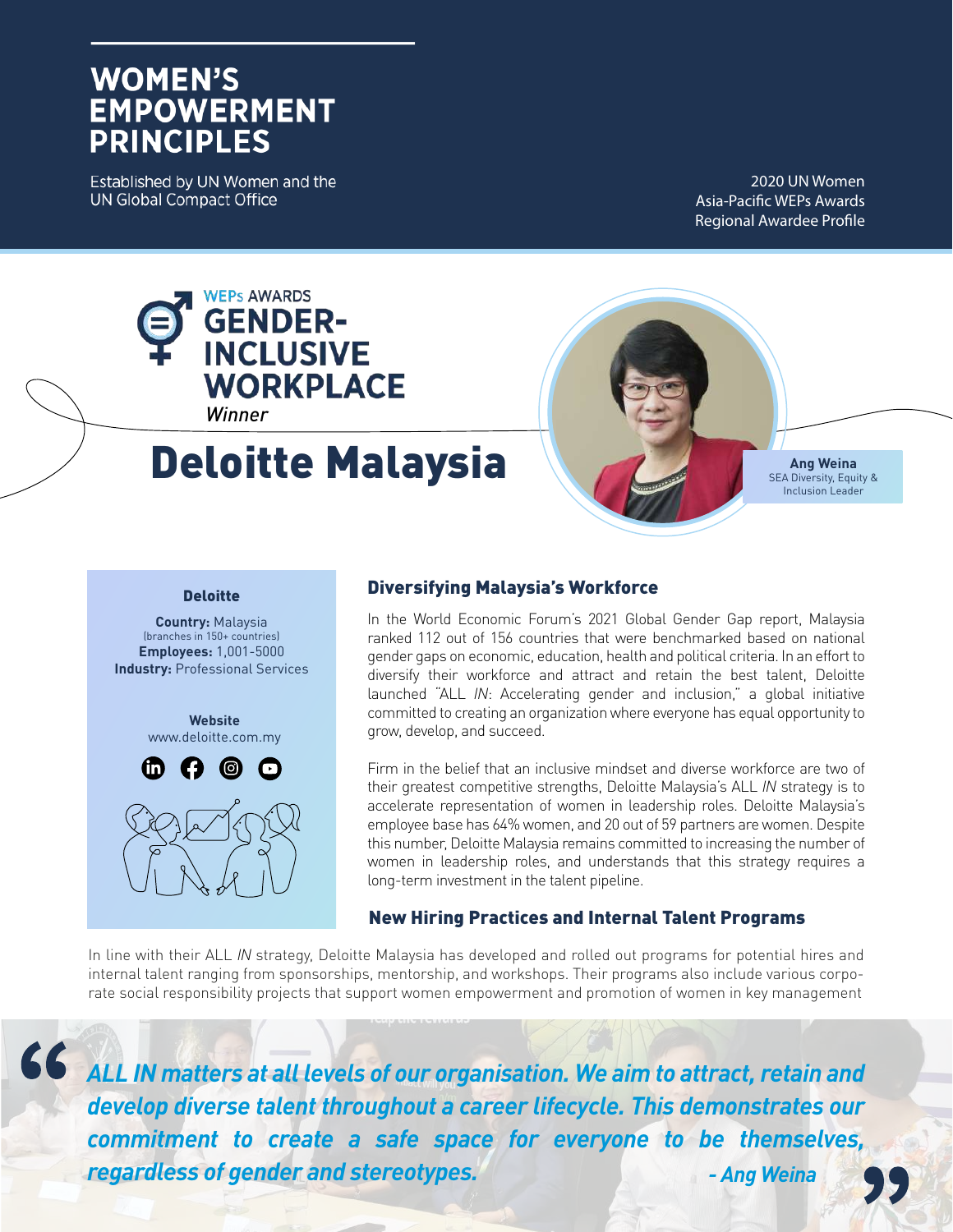

positions. Along with these programs, Deloitte Malaysia also crafted their strategy to have the company's leadership demonstrate and show commitment in creating gender parity in the workplace.



# 66

*As we journey towards being the undisputed leader in the professional services globally,we aim to leave a path the next generation of leaders can be proud of.*

*- Ang Weina*

Deloitte Malaysia works closely with Deloitte's Southeast Asia Diversity, Equity & Inclusion (DEI) Council, Human Resources and Talent leaders for ongoing communications to ensure the cascade of key messages about the ALL *IN* strategy in leadership communications, such as town halls, meetings, and emails.

Deloitte Malaysia also launched programs dedicated to preparing leaders to become role models for inclusive behavior and decision-making. One primary program for leaders is geared towards driving awareness and understanding of how the ALL *IN* strategy would impact them through the development and launch of a playbook on gender parity and inclusive culture and a supporting leaders webinar to highlight the firm's position, expectation of leaders, and other resources. The Inclusive Leadership learning journey is designed to drive the development of inclusive leadership capabilities and behaviors aligned with Deloitte's Shared Values at all levels from new hires to partners.

One challenge Deloitte Malaysia faced in increasing the number of women in leadership positions was the pool of women grew limited as they progressed into higher positions. To systematically address this, the company adjusted their promotion standards to ensure that bias was ruled out in the evaluation process for promotion readiness. The promotion standards also set aspirational gender goals by featuring female role models in their internal communications, highlighting the viability of leadership positions as a career option within Deloitte Malaysia.

Some of these role models include Deloitte Malaysia's tax leaders who have been consistently recognized over the years for their expertise, winning international awards such as the Malaysia Tax Firm of the Year or the Asia Transfer Pricing Practice Leader of the Year. These awards are significant especially in Malaysia, where taxation has long been a male-dominated field.

In supporting Gender Balance and ensuring a safe and supportive work environment, Deloitte Malaysia maintains equitable hiring, promotion and succession standards, a work-life balance that empowers the employee the flexibility on when, where and how they work, and measures to address overall health, safety and well-being.